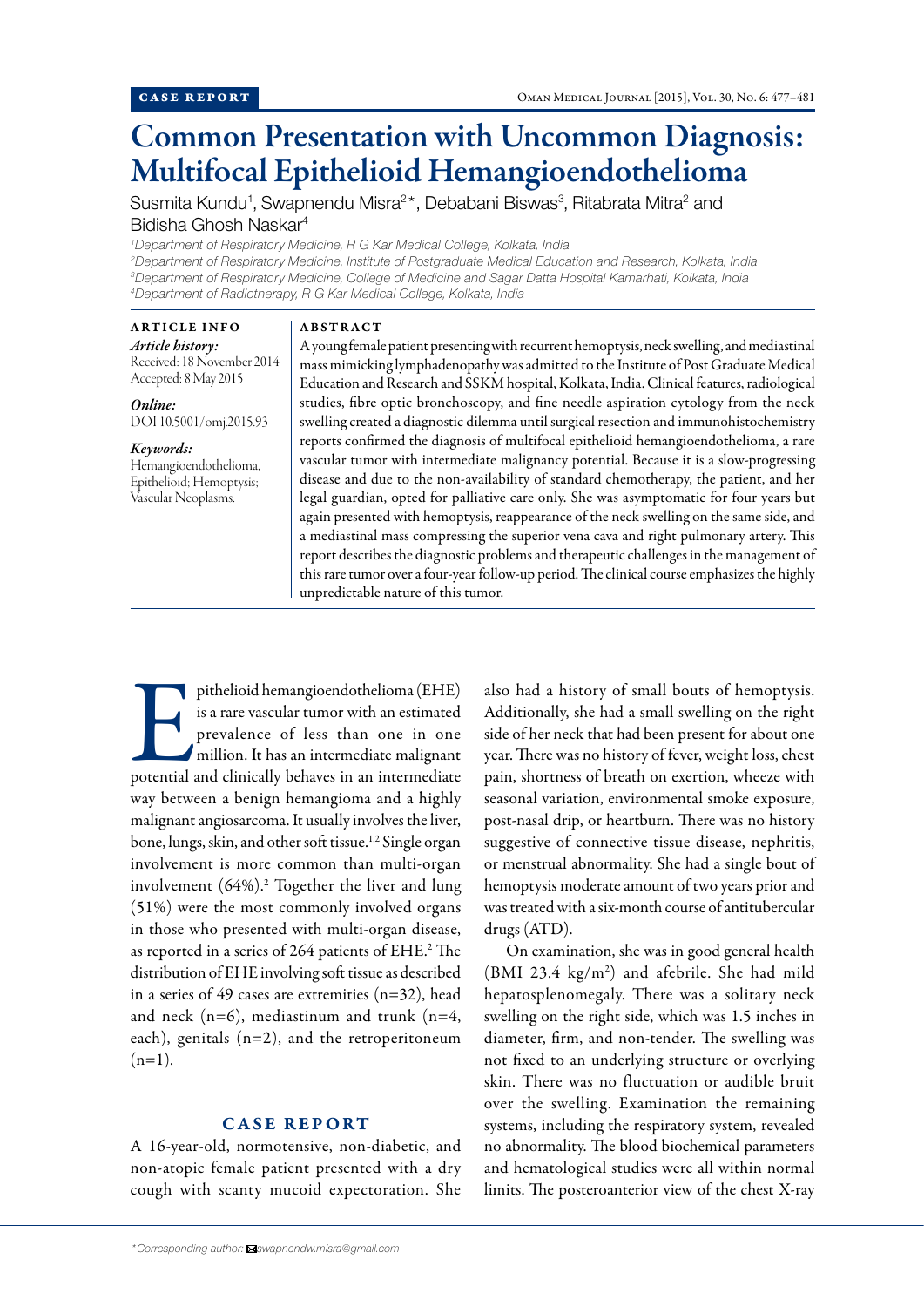revealed a right paratracheal shadow with no parenchymal abnormality and contrast-enhanced computed tomography (CT) of the thorax revealed mediastinal lymphadenopathy and peripherally located non-homogenous opacity [Figure 1]. Ultrasonographic examination of the abdomen showed hepatosplenomegaly with multiple hypoechoic lesions in the liver. A lung function study and bronchoscopy examination were normal. Fine needle aspiration cytology (FNAC) from the neck swelling was done considering lymphoma, sarcoidosis, or disseminated tuberculosis (drug

resistant) in the differential diagnosis. However, spindle cells were detected in the hemorrhagic smear raising the possibility of vascular malformation. CT guided FNAC of the parenchymal lesion revealed large atypical cells in a cluster with prominent nucleoli and scanty cytoplasm, which suggests a high possibility of non-small cell carcinoma or carcinoid lesion. However, the procedure was complicated by iatrogenic pneumothorax and massive lifethreatening hemoptysis. The patient was resuscitated with intercostal tube drainage and was transfused five units of blood. Considering the intractable



Figure 1: Clinical and radiological findings during initial presentation. (a) Chest X-ray posteroanterior view showed right paratracheal and hilar shadow. (b) Diffuse swelling of the right side of the neck. (c) Contrastenhanced computed tomography (CT) of the thorax (mediastinal window) showing non-enhancing mass lesion in mediastinum with few calcified foci encircling the right main bronchus. (d) Contrast-enhanced thorax CT (lung window) showing parenchymal non-homogenous opacity involving the right upper lobe.

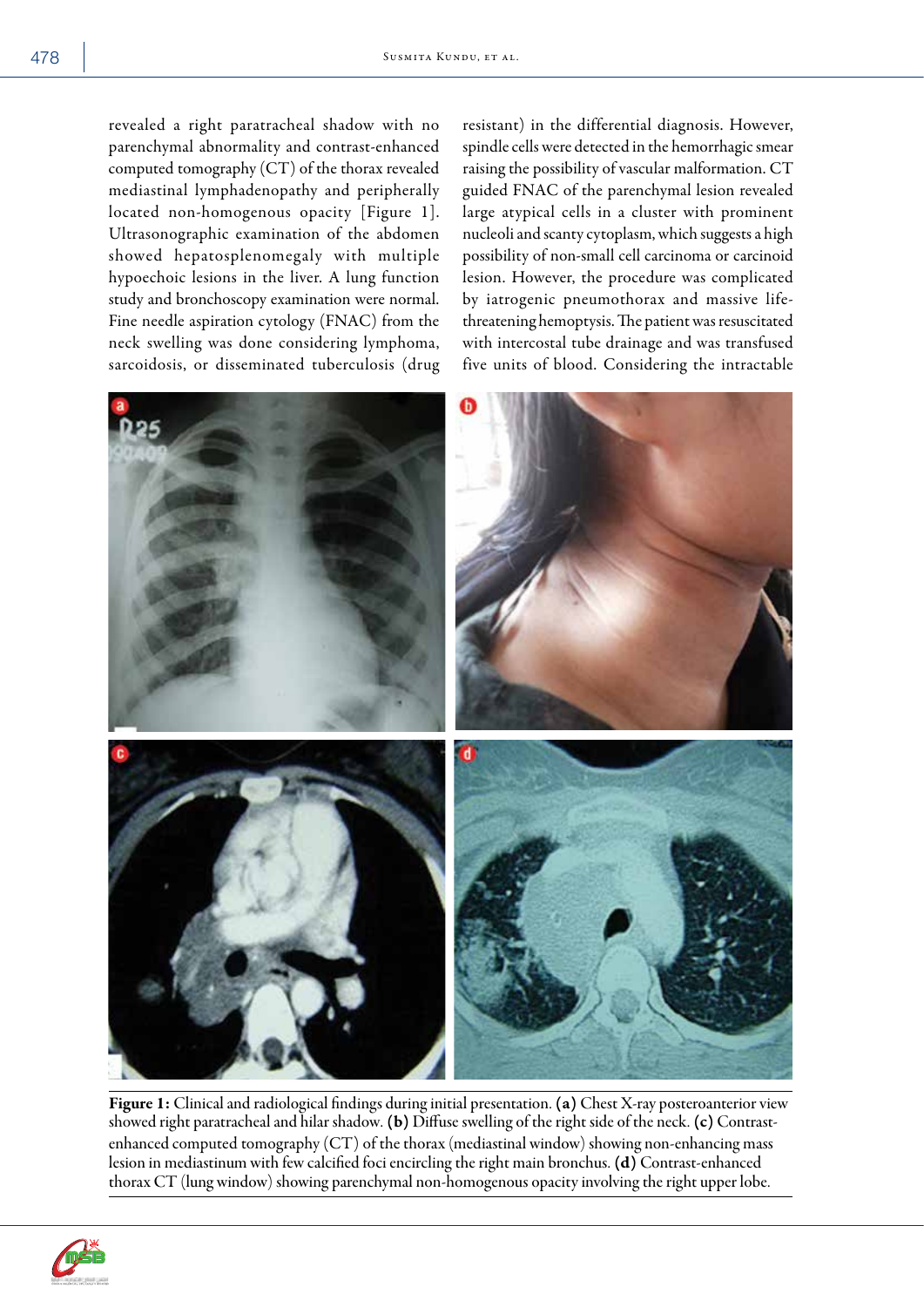

Figure 2:(a) Fine needle aspiration cytology of right supraclavicular swelling showing hemorrhagic smear with occasional spindle cells. (b) Histopathology section with hematoxyline and eosin stain showing proliferating endothelium and myxoid stroma, magnification =  $40 \times$ .

hemoptysis and the fact that the patient was otherwise healthy and young, a multi-disciplinany decision was made for surgical intervention. A partial lobectomy of right upper and right middle lobe was performed. However, complete resection was not possible due to extensive adhesion to the surrounding structures.

The histopathological biopsy report of the excised cervical swelling showed a lesion with lobulated appearance where lobules showed the proliferation of blood vessels lined by plump endothelial cells with occasional mitotic figures suggestive of a vasoformative tumor [Figure 2]. The final diagnosis was confirmed to be hemangioendothelioma by immunohistochemistry study of the paraffin-embedded surgical tissue block, which was positive for CD31 and vimentin, and negative for CD34, cytokeratin (CK), epithelial membrane antigen (EMA), smooth muscle actin (SMA), desmin, HMB-45, WT-1, and calretinin. Because it is a slowly progressive disease and due to the non-availability of standard chemotherapy, the patient, and her legal guardian, opted for palliative care only. The patient was asymptomatic during the next four-years follow-up. However, she presented again with the reappearance of neck swelling on the same side and recurrent small bouts of hemoptysis. Contrast-enhanced-CT thorax showed a huge lobulated inhomogeneous enhanced mediastinal mass compressing the superior vena cava and right

pulmonary artery along with multiple hypodense lesions in the liver and ascites [Figure 3]. She was discharged on supportive care.

## DISCUSSION

This is a unique case of EHE involving the mediastinum, lungs, liver, and soft tissue of the neck in a young female patient, who presented with recurrent hemoptysis and neck swelling. The disease is more commonly reported in the second and third decades of life and approximately equally in both males and females.<sup>2,3</sup> The tumor is frequently diagnosed as an incidental finding.<sup>2,4</sup> Hemoptysis is not a very common presenting complaint. It was reported in only six of 149 patients with EHE who were enrolled in worldwide internet registry over a five year period.2 Mediastinal hemangioendothelioma is an extremely rare tumor. It usually arises from medium-sized or large veins (e.g., the superior vena cava, azygous vein, and left brachiocephalic vein). They may be diagnosed incidentally in asymptomatic patients with widened mediastinum or may present as superior vena cava syndrome or with features of compression of surrounding structures.4,5 Pulmonary EHE usually presents as bilateral multiple discrete nodules in young females.6

The management of EHE is challenging because of the highly unpredictable clinical course and non-availability of a consensus statement on the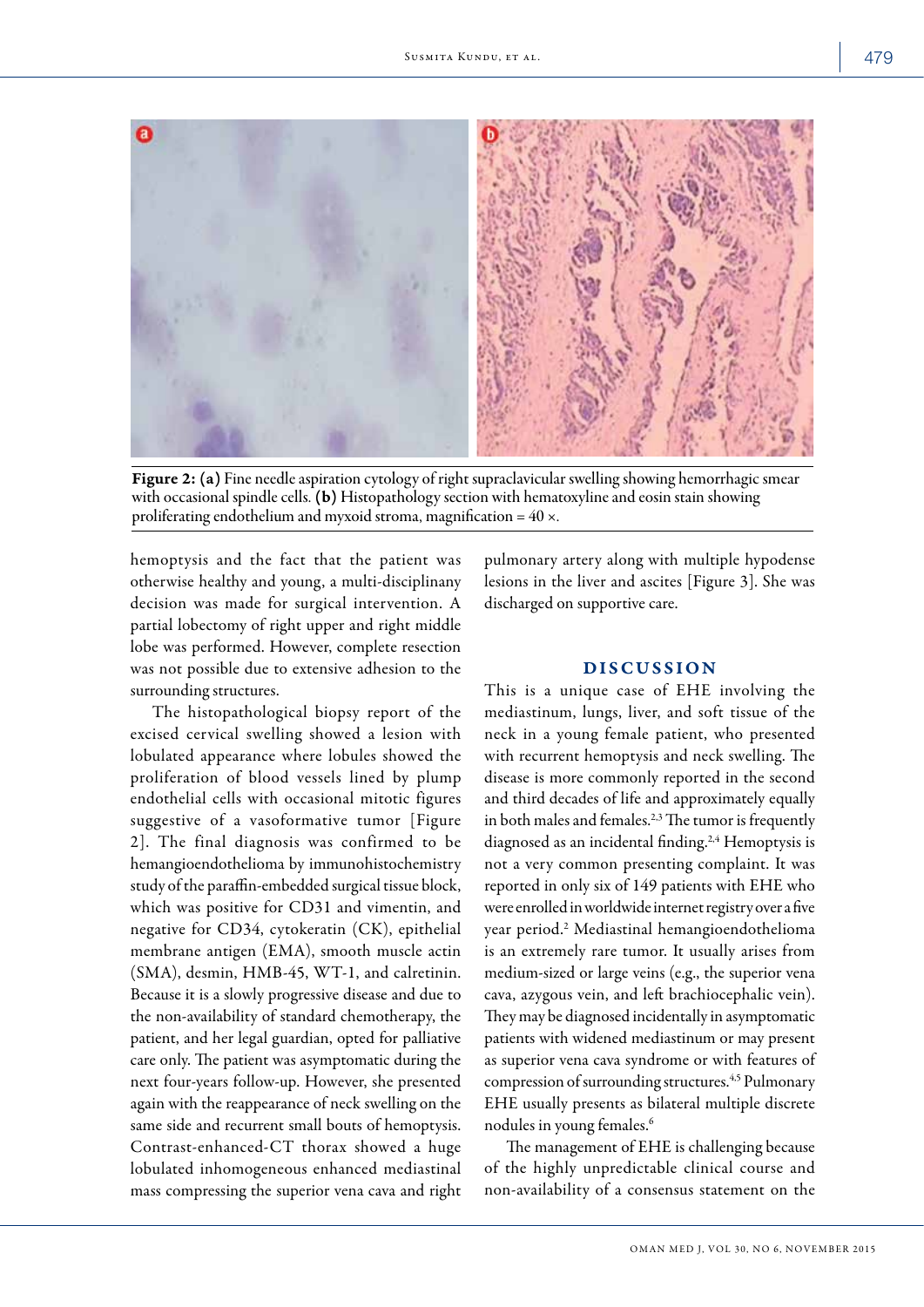

Figure 3: Computed tomography of the thorax after four years showing large lobulated inhomogeneous enhancing mass. (a) Extending to the right side of the neck. (b) Mediastinal mass lesion occupying retrosternal, prevascular, pretracheal, right paratracheal, precarinal, subcarinal, paraesophageal, right hilar, and infra hilar region. (c) Mediastinal mass lesion causing compression and displacement of proximal superior vena cava and right main pulmonary artery. (d) Multiple small hypodense lesions in the liver with ascites.

most effective treatment. To date, surgical resection is the most definite treatment option. However, a varied clinical response to follow-up chemotherapy or radiotherapy has been reported.<sup>7</sup> Several reports have shown a good partial response to combination chemotherapy with carboplatin, paclitaxel, and bevacizumab.8 The tumor may undergo spontaneous regression or may remain stationary for a prolonged period. Okamura et al,<sup>9</sup> reported one such case with multiple bilateral pulmonary EHE surviving over 10 years without treatment though only two of the

nodules increased in size and one of them showed activity in an 18-Fiuoro-deoxyglucose (FGD) positron emission tomography (PET) scan. Certain pathological findings like tumor size over 3 cm, marked cellular atypia, mitotic activity (>1 mitosis per 10 high power fields), and necrosis and extensive spindling are associated with more aggressive disease. Some clinical presentations have been identified as poor predictors of survival in the male population such as presenting at middle age with hemoptysis, uncontained tumor growth and involvement of